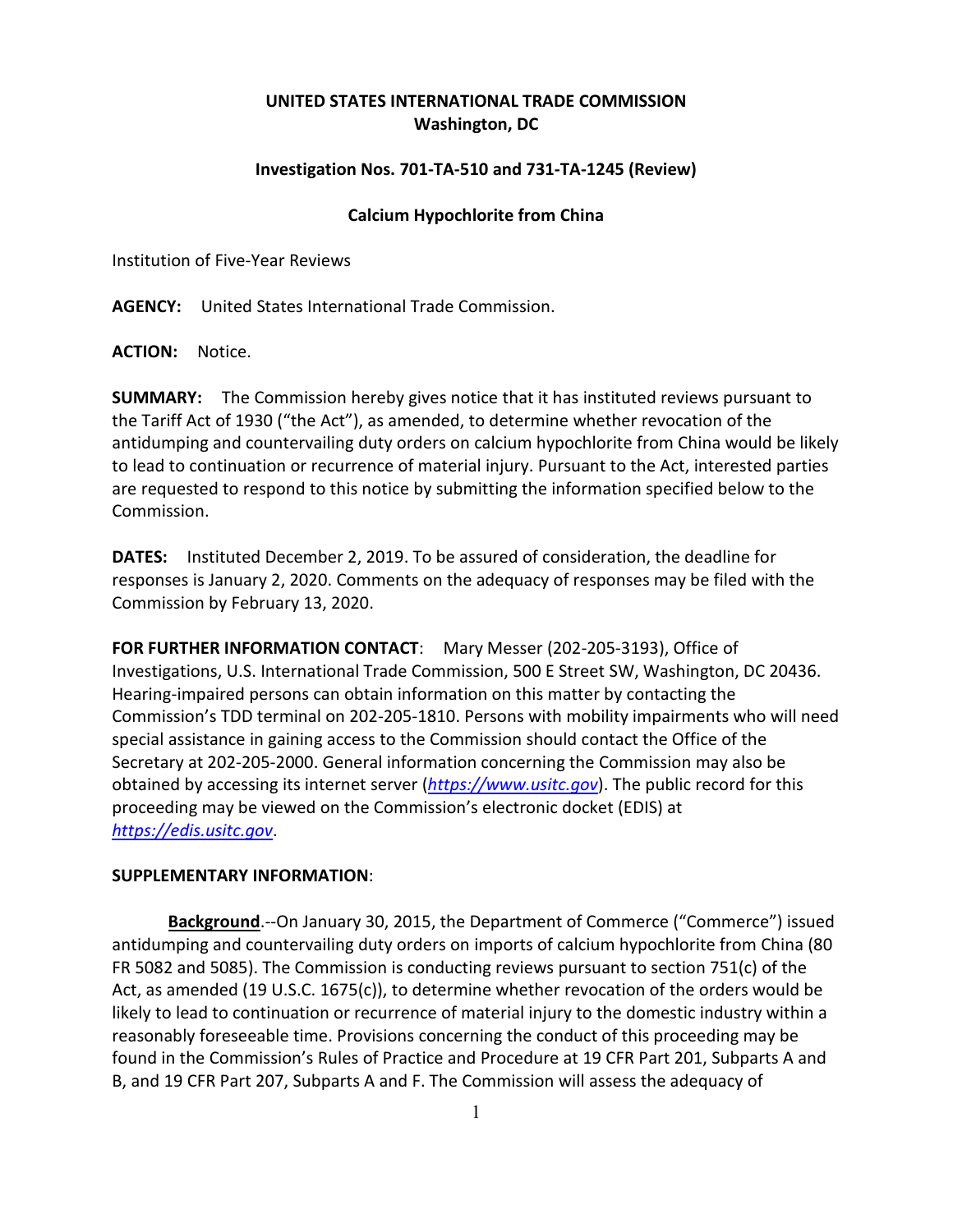interested party responses to this notice of institution to determine whether to conduct full or expedited reviews. The Commission's determinations in any expedited reviews will be based on the facts available, which may include information provided in response to this notice.

**Definitions**.--The following definitions apply to these reviews:

- (1) *Subject Merchandise* is the class or kind of merchandise that is within the scope of the five-year reviews, as defined by the Department of Commerce.
- (2) The *Subject Country* in these reviews is China.
- (3) The *Domestic Like Product* is the domestically produced product or products which are like, or in the absence of like, most similar in characteristics and uses with, the *Subject Merchandise*. In its original determinations, the Commission defined a single *Domestic Like Product* consisting of all calcium hypochlorite coextensive with Commerce's scope.
- (4) The *Domestic Industry* is the U.S. producers as a whole of the *Domestic Like Product*, or those producers whose collective output of the *Domestic Like Product* constitutes a major proportion of the total domestic production of the product. In its original determinations, the Commission defined the *Domestic Industry* to include the two U.S. producers of granular/powder calcium hypochlorite: Arch Chemical, Inc. and Axiall Corp. The Commission also concluded that independent or stand-alone tableters were not included in the *Domestic Industry* definition, but that the *Domestic Industry* definition encompassed all integrated producer operations involved in producing the *Domestic Like Product*, including those pertaining to granular/powder calcium hypochlorite and calcium hypochlorite tablets.
- (5) The *Order Date* is the date that the antidumping and countervailing duty orders under review became effective. In these reviews, the *Order Date* is January 30, 2015.
- (6) An *Importer* is any person or firm engaged, either directly or through a parent company or subsidiary, in importing the *Subject Merchandise* into the United States from a foreign manufacturer or through its selling agent.

**Participation in the proceeding and public service list**.--Persons, including industrial users of the *Subject Merchandise* and, if the merchandise is sold at the retail level, representative consumer organizations, wishing to participate in the proceeding as parties must file an entry of appearance with the Secretary to the Commission, as provided in section 201.11(b)(4) of the Commission's rules, no later than 21 days after publication of this notice in the *Federal Register*. The Secretary will maintain a public service list containing the names and addresses of all persons, or their representatives, who are parties to the proceeding.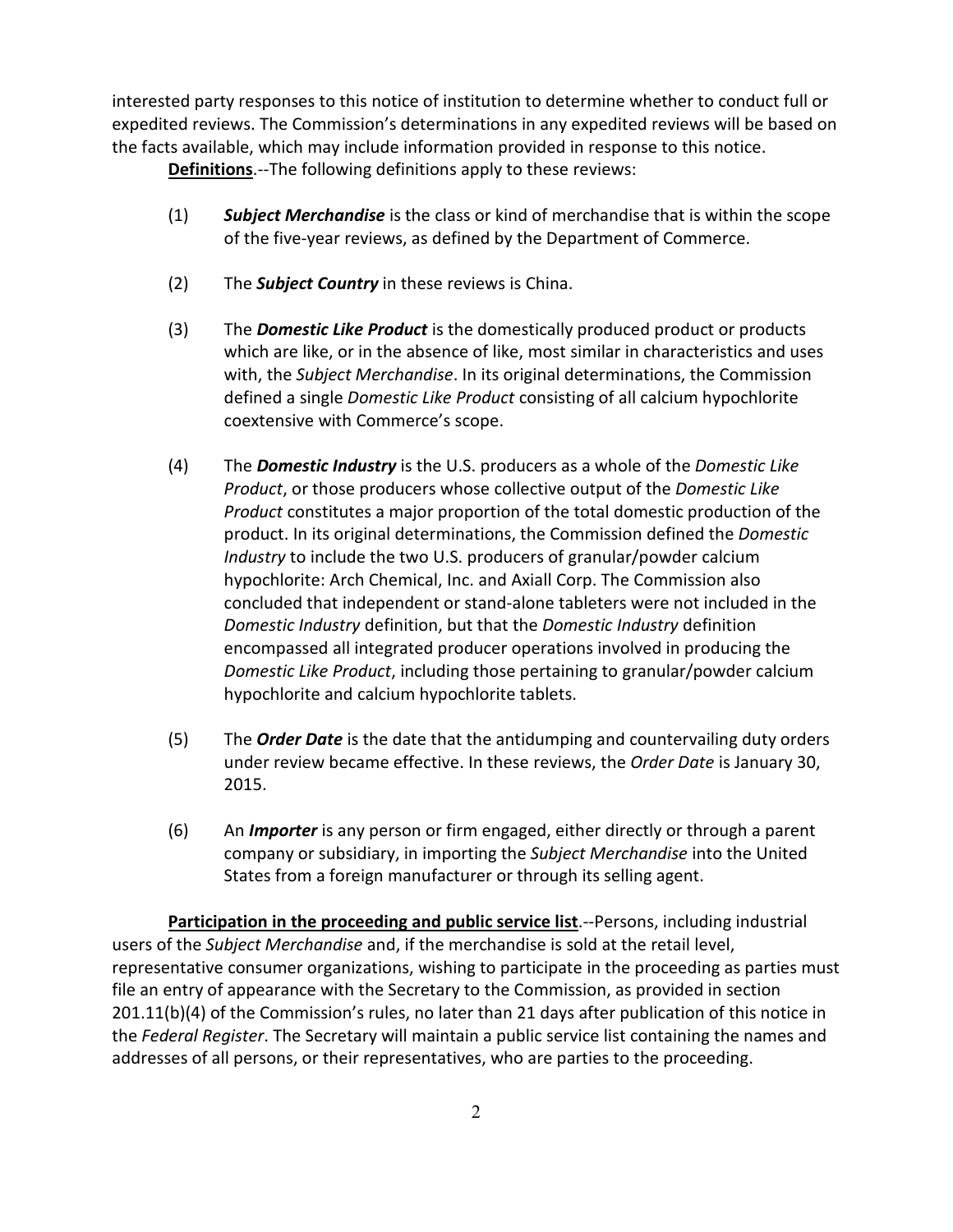Former Commission employees who are seeking to appear in Commission five-year reviews are advised that they may appear in a review even if they participated personally and substantially in the corresponding underlying original investigation or an earlier review of the same underlying investigation. The Commission's designated agency ethics official has advised that a five-year review is not the same particular matter as the underlying original investigation, and a five-year review is not the same particular matter as an earlier review of the same underlying investigation for purposes of 18 U.S.C. 207, the post employment statute for Federal employees, and Commission rule 201.15(b) (19 CFR 201.15(b)), 79 FR 3246 (Jan. 17, 2014), 73 FR 24609 (May 5, 2008). Consequently, former employees are not required to seek Commission approval to appear in a review under Commission rule 19 CFR 201.15, even if the corresponding underlying original investigation or an earlier review of the same underlying investigation was pending when they were Commission employees. For further ethics advice on this matter, contact Charles Smith, Office of the General Counsel, at 202-205-3408.

**Limited disclosure of business proprietary information (BPI) under an administrative protective order (APO) and APO service list**.--Pursuant to section 207.7(a) of the Commission's rules, the Secretary will make BPI submitted in this proceeding available to authorized applicants under the APO issued in the proceeding, provided that the application is made no later than 21 days after publication of this notice in the *Federal Register*. Authorized applicants must represent interested parties, as defined in 19 U.S.C. 1677(9), who are parties to the proceeding. A separate service list will be maintained by the Secretary for those parties authorized to receive BPI under the APO.

**Certification**.--Pursuant to section 207.3 of the Commission's rules, any person submitting information to the Commission in connection with this proceeding must certify that the information is accurate and complete to the best of the submitter's knowledge. In making the certification, the submitter will acknowledge that information submitted in response to this request for information and throughout this proceeding or other proceeding may be disclosed to and used: (i) by the Commission, its employees and Offices, and contract personnel (a) for developing or maintaining the records of this or a related proceeding, or (b) in internal investigations, audits, reviews, and evaluations relating to the programs, personnel, and operations of the Commission including under 5 U.S.C. Appendix 3; or (ii) by U.S. government employees and contract personnel, solely for cybersecurity purposes. All contract personnel will sign appropriate nondisclosure agreements.

**Written submissions**.--Pursuant to section 207.61 of the Commission's rules, each interested party response to this notice must provide the information specified below. The deadline for filing such responses is January 2, 2020. Pursuant to section 207.62(b) of the Commission's rules, eligible parties (as specified in Commission rule 207.62(b)(1)) may also file comments concerning the adequacy of responses to the notice of institution and whether the Commission should conduct expedited or full reviews. The deadline for filing such comments is February 13, 2020. All written submissions must conform with the provisions of section 201.8 of the Commission's rules; any submissions that contain BPI must also conform with the requirements of sections 201.6, 207.3, and 207.7 of the Commission's rules. The Commission's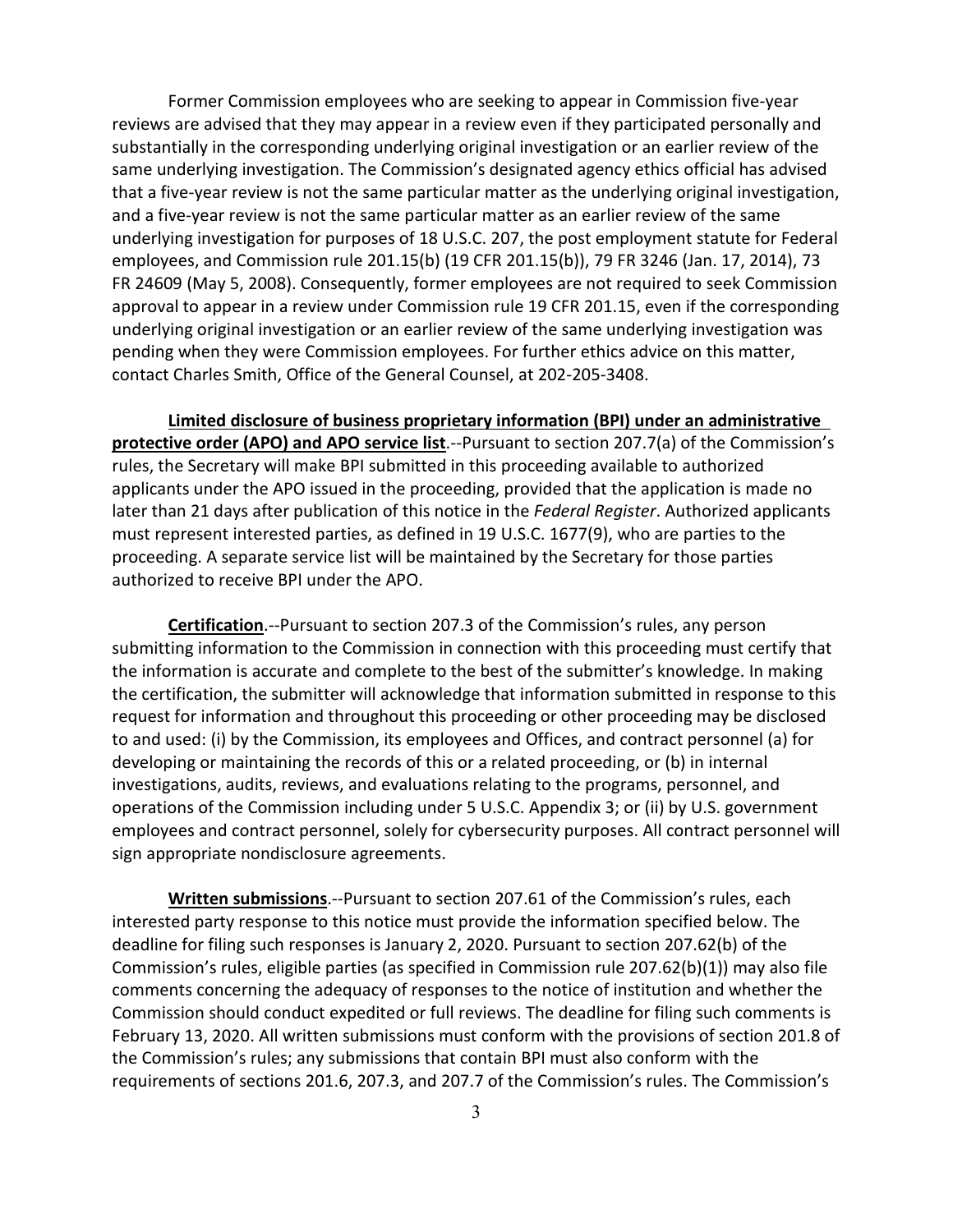*Handbook on Filing Procedures*, available on the Commission's website at [https://www.usitc.gov/documents/handbook\\_on\\_filing\\_procedures.pdf,](https://www.usitc.gov/documents/handbook_on_filing_procedures.pdf) elaborates upon the Commission's procedures with respect to filings. Also, in accordance with sections 201.16(c) and 207.3 of the Commission's rules, each document filed by a party to the proceeding must be served on all other parties to the proceeding (as identified by either the public or APO service list as appropriate), and a certificate of service must accompany the document (if you are not a party to the proceeding you do not need to serve your response).

No response to this request for information is required if a currently valid Office of Management and Budget ("OMB") number is not displayed; the OMB number is 3117 0016/USITC No. 19-5-445, expiration date June 30, 2020. Public reporting burden for the request is estimated to average 15 hours per response. Please send comments regarding the accuracy of this burden estimate to the Office of Investigations, U.S. International Trade Commission, 500 E Street SW, Washington, DC 20436.

**Inability to provide requested information**.--Pursuant to section 207.61(c) of the Commission's rules, any interested party that cannot furnish the information requested by this notice in the requested form and manner shall notify the Commission at the earliest possible time, provide a full explanation of why it cannot provide the requested information, and indicate alternative forms in which it can provide equivalent information. If an interested party does not provide this notification (or the Commission finds the explanation provided in the notification inadequate) and fails to provide a complete response to this notice, the Commission may take an adverse inference against the party pursuant to section 776(b) of the Act (19 U.S.C. 1677e(b)) in making its determinations in the reviews.

**INFORMATION TO BE PROVIDED IN RESPONSE TO THIS NOTICE OF INSTITUTION**: As used below, the term "firm" includes any related firms.

- (1) The name and address of your firm or entity (including World Wide Web address) and name, telephone number, fax number, and E-mail address of the certifying official.
- (2) A statement indicating whether your firm/entity is an interested party under 19 U.S.C. 1677(9) and if so, how, including whether your firm/entity is a U.S. producer of the *Domestic Like Product*, a U.S. union or worker group, a U.S. importer of the *Subject Merchandi*se, a foreign producer or exporter of the *Subject Merchandise*, a U.S. or foreign trade or business association (a majority of whose members are interested parties under the statute), or another interested party (including an explanation). If you are a union/worker group or trade/business association, identify the firms in which your workers are employed or which are members of your association.
- (3) A statement indicating whether your firm/entity is willing to participate in this proceeding by providing information requested by the Commission.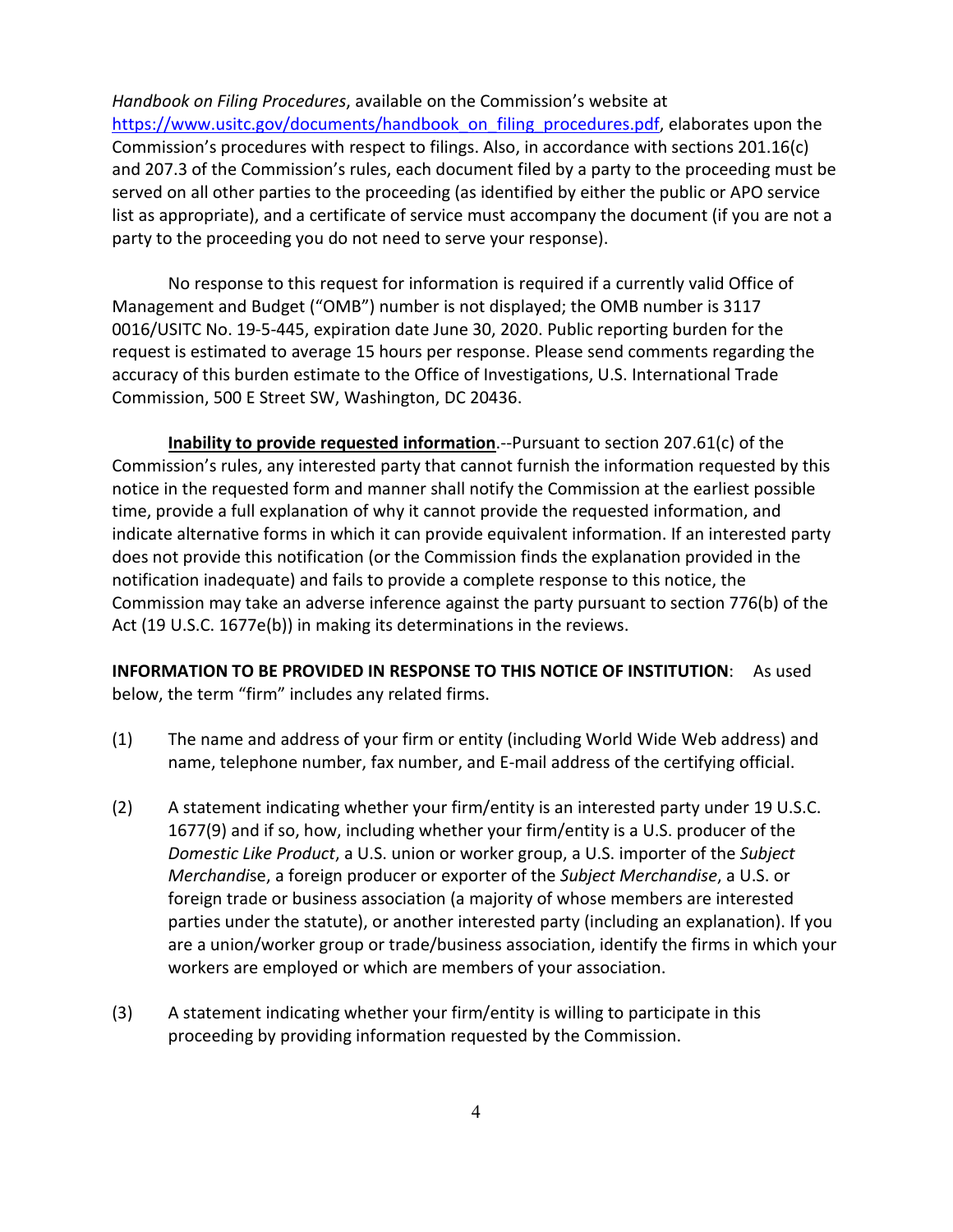- (4) A statement of the likely effects of the revocation of the antidumping and countervailing duty orders on the *Domestic Industry* in general and/or your firm/entity specifically. In your response, please discuss the various factors specified in section 752(a) of the Act (19 U.S.C. 1675a(a)) including the likely volume of subject imports, likely price effects of subject imports, and likely impact of imports of *Subject Merchandise* on the *Domestic Industry*.
- (5) A list of all known and currently operating U.S. producers of the *Domestic Like Product*. Identify any known related parties and the nature of the relationship as defined in section 771(4)(B) of the Act (19 U.S.C. 1677(4)(B)).
- (6) A list of all known and currently operating U.S. importers of the *Subject Merchandise* and producers of the *Subject Merchandise* in the *Subject Country* that currently export or have exported *Subject Merchandise* to the United States or other countries since the *Order Date*.
- (7) A list of 3-5 leading purchasers in the U.S. market for the *Domestic Like Product* and the *Subject Merchandise* (including street address, World Wide Web address, and the name, telephone number, fax number, and E-mail address of a responsible official at each firm).
- (8) A list of known sources of information on national or regional prices for the *Domestic Like Product* or the *Subject Merchandise* in the U.S. or other markets.
- (9) If you are a U.S. producer of the *Domestic Like Product*, provide the following information on your firm's operations on that product during calendar year 2018, except as noted (report quantity data in pounds and value data in U.S. dollars, f.o.b. plant). If you are a union/worker group or trade/business association, provide the information, on an aggregate basis, for the firms in which your workers are employed/which are members of your association.
	- (a) Production (quantity) and, if known, an estimate of the percentage of total U.S. production of the *Domestic Like Product* accounted for by your firm's(s') production;
	- (b) Capacity (quantity) of your firm to produce the *Domestic Like Product* (that is, the level of production that your establishment(s) could reasonably have expected to attain during the year, assuming normal operating conditions (using equipment and machinery in place and ready to operate), normal operating levels (hours per week/weeks per year), time for downtime, maintenance, repair, and cleanup, and a typical or representative product mix);
	- (c) the quantity and value of U.S. commercial shipments of the *Domestic Like Product* produced in your U.S. plant(s);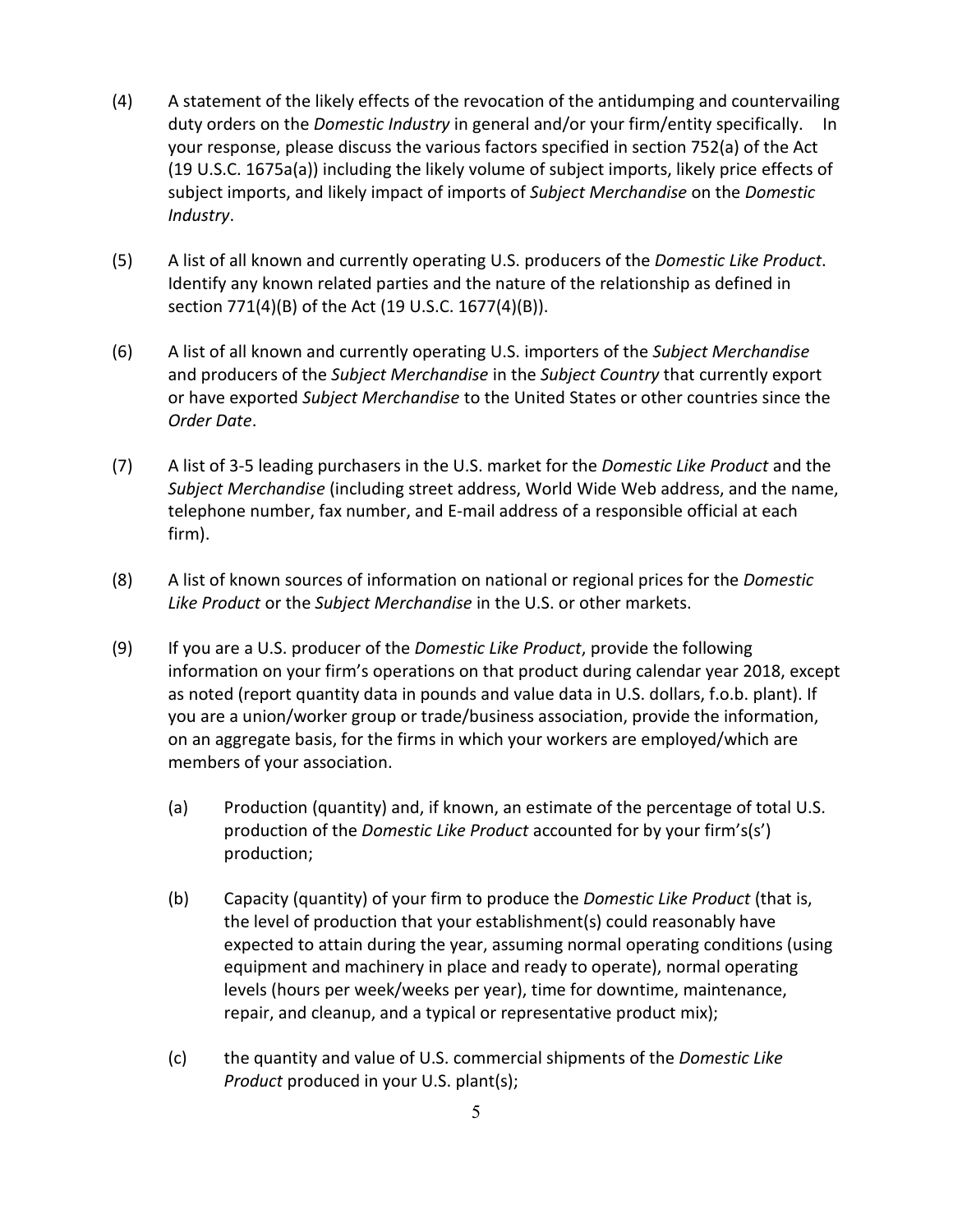- (d) the quantity and value of U.S. internal consumption/company transfers of the *Domestic Like Product* produced in your U.S. plant(s); and
- (e) the value of (i) net sales, (ii) cost of goods sold (COGS), (iii) gross profit, (iv) selling, general and administrative (SG&A) expenses, and (v) operating income of the *Domestic Like Product* produced in your U.S. plant(s) (include both U.S. and export commercial sales, internal consumption, and company transfers) for your most recently completed fiscal year (identify the date on which your fiscal year ends).
- (10) If you are a U.S. importer or a trade/business association of U.S. importers of the *Subject Merchandise* from the *Subject Country*, provide the following information on your firm's(s') operations on that product during calendar year 2018 (report quantity data in pounds and value data in U.S. dollars). If you are a trade/business association, provide the information, on an aggregate basis, for the firms which are members of your association.
	- (a) The quantity and value (landed, duty-paid but not including antidumping or countervailing duties) of U.S. imports and, if known, an estimate of the percentage of total U.S. imports of *Subject Merchandise* from the *Subject Country* accounted for by your firm's(s') imports;
	- (b) the quantity and value (f.o.b. U.S. port, including antidumping and/or countervailing duties) of U.S. commercial shipments of *Subject Merchandise* imported from the *Subject Country*; and
	- (c) the quantity and value (f.o.b. U.S. port, including antidumping and/or countervailing duties) of U.S. internal consumption/company transfers of *Subject Merchandise* imported from the *Subject Country*.
- (11) If you are a producer, an exporter, or a trade/business association of producers or exporters of the *Subject Merchandise* in the *Subject Country*, provide the following information on your firm's(s') operations on that product during calendar year 2018 (report quantity data in pounds and value data in U.S. dollars, landed and duty-paid at the U.S. port but not including antidumping or countervailing duties). If you are a trade/business association, provide the information, on an aggregate basis, for the firms which are members of your association.
	- (a) Production (quantity) and, if known, an estimate of the percentage of total production of *Subject Merchandise* in the *Subject Country* accounted for by your firm's(s') production;